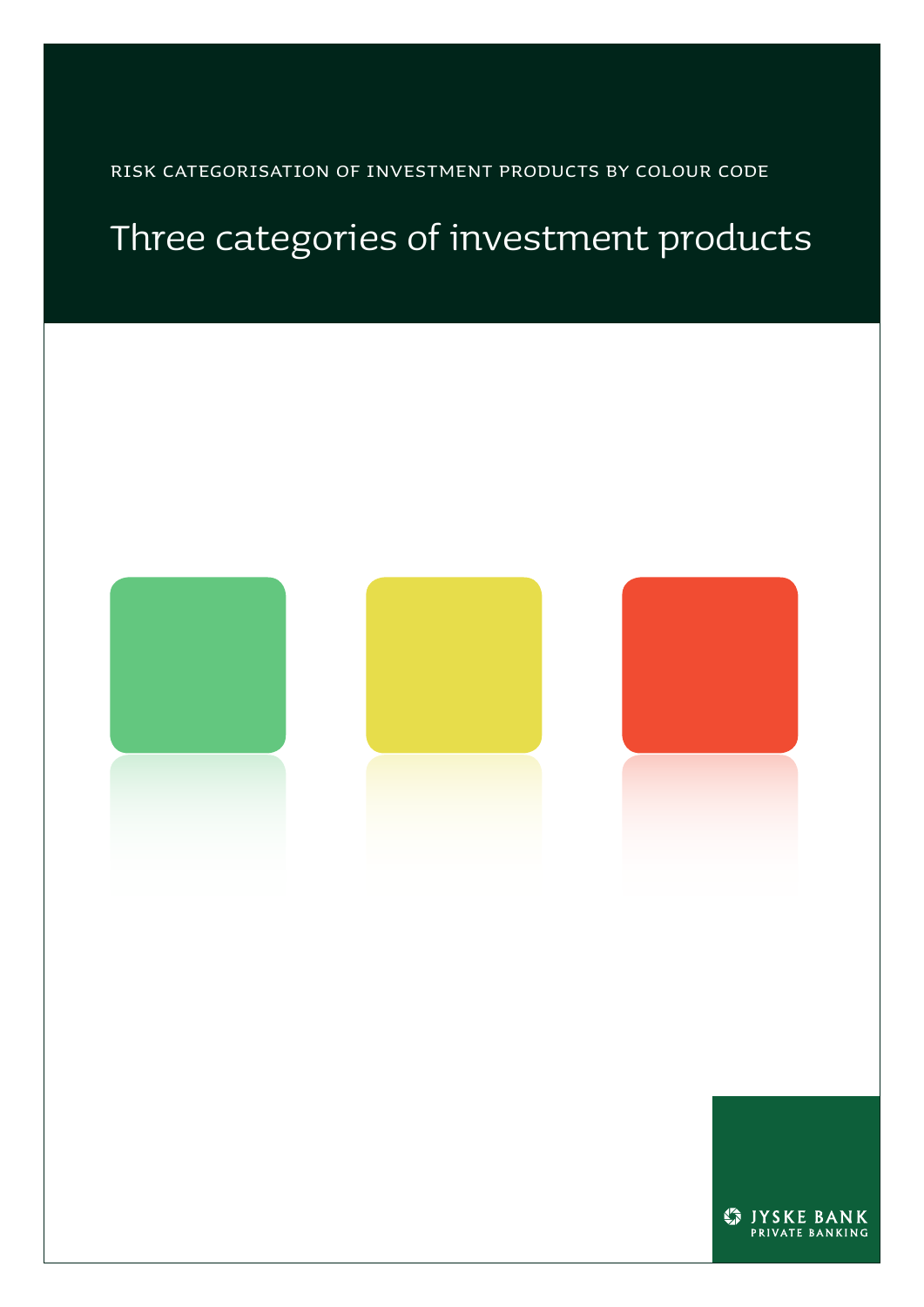

*Investment products in connection with which the risk of losing the entire amount invested must be considered very low. The product type is simple to grasp.*

- Danish government bonds issued in DKK and EUR.
- Junior covered bonds and senior debt issued by Danish financial institutions and mortgage-credit institutes to fund supplementary capital covering mortgage bonds (RO), covered bonds (SDO) and covered mortgage-credit bond (SDRO).
- Bonds issued by KommuneKredit.
- Bonds issued in DKK and EUR by multilateral development banks that carry zero weight in the calculation of the risk of the exposure according to the standardised approach, cf. Appendix 3, (5) of the Danish Executive Order on capital adequacy.
- Mortgage bonds issued by Danish mortgage credit institutions.
- Treasury bills
- Ship financing bonds and debenture bonds issued by a ship finance institute.
- Government guaranteed corporate bonds, guaranteed by a euro zone country with gross debts below 110% of the country's GDP.
- Government bonds in EUR and DKK issued by EU countries with gross debts of less than 110% of the country's GDP.
- Covered bonds (SDO) issued by Danish financial and mortgage credit institutions.
- Covered mortgage-credit bonds (SDRO) issued by Danish mortgage credit institutions.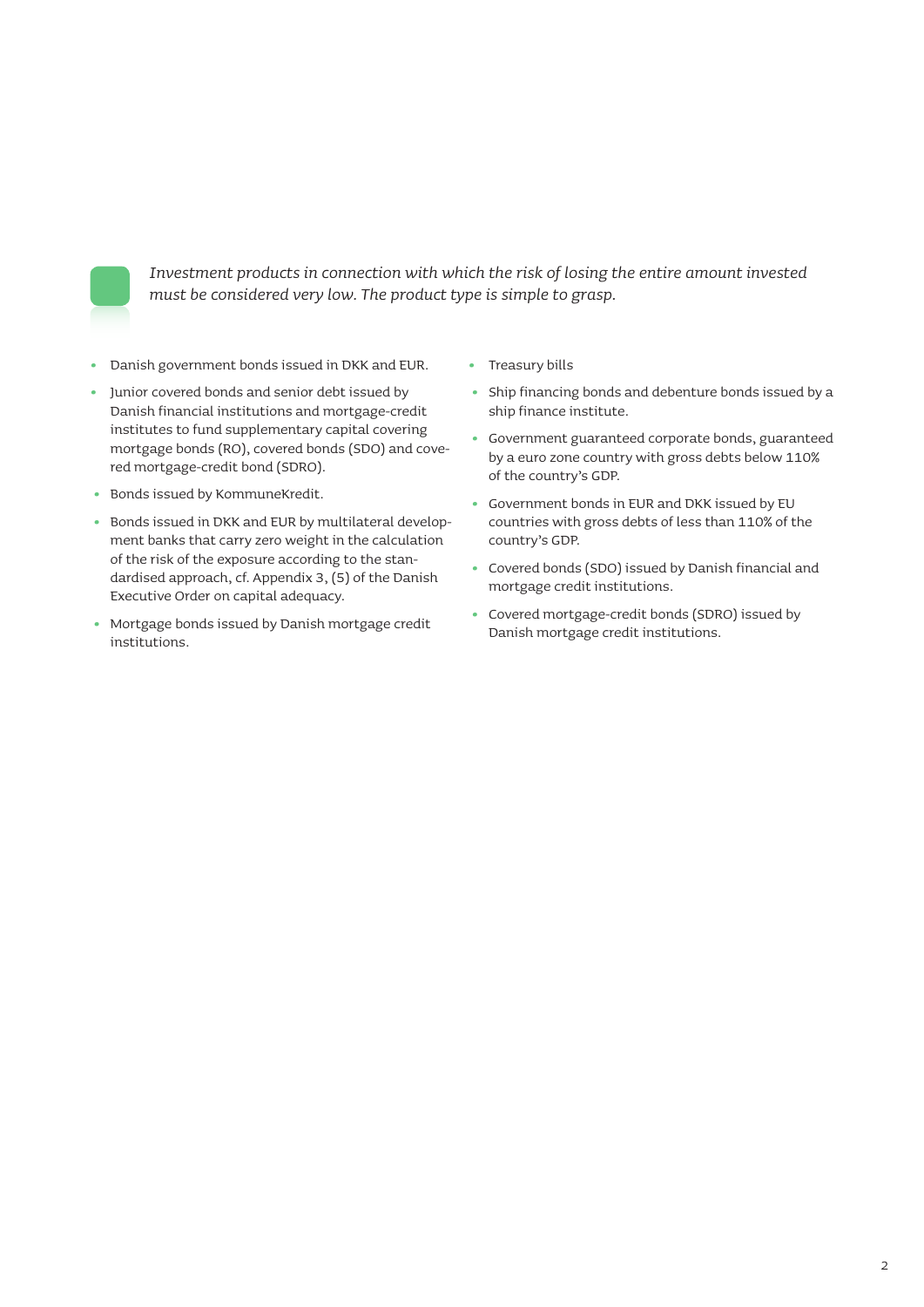

*Investment products where there is a risk of losing the invested amount partially or fully. The product type is simple to grasp.*

- Shares listed for trading on a regulated market or an alternative market place.
- Certificates in capital associations investing in accordance with the investment constraints laid down in SS.157 a and 157 b of the Danish Financial Business  $\Delta$ ct
- Certificates in collective investment undertakings (including Exchange Traded Funds (ETFs)) approved in accordance with the UCITS Directive.
- Certificates in foreign investment institutions investing in accordance with the investment constraints laid down in SS.157 a and 157 b of the Danish Financial Business Act.
- Certificates of participation (Andelsbeviser ).
- Corporate bonds traded on a regulated market or an alternative market place.
- "Garantbeviser" (Guarantor certificate issued to savings banks).
- Bonds issued in currencies other than DKK and EUR by multilateral development banks that carry zero weight in the calculation of the risk of the exposure according to the standardised approach, cf. Appendix 3, (5) of the Danish Executive Order on capital adequacy.
- Government guaranteed corporate bonds, guaranteed by a euro zone country with gross debts of 110% and above of the country's GDP.
- Government bonds issued in currencies other than DKK and EUR.
- Government bonds issued in EUR and DKK by EU member countries with gross debts of 110% and above of the country's GDP.
- Structured deposits, that have neither a complex return structure nor early termination costs that are difficult to grasp.
- Subscription rights for investment products in the amber category.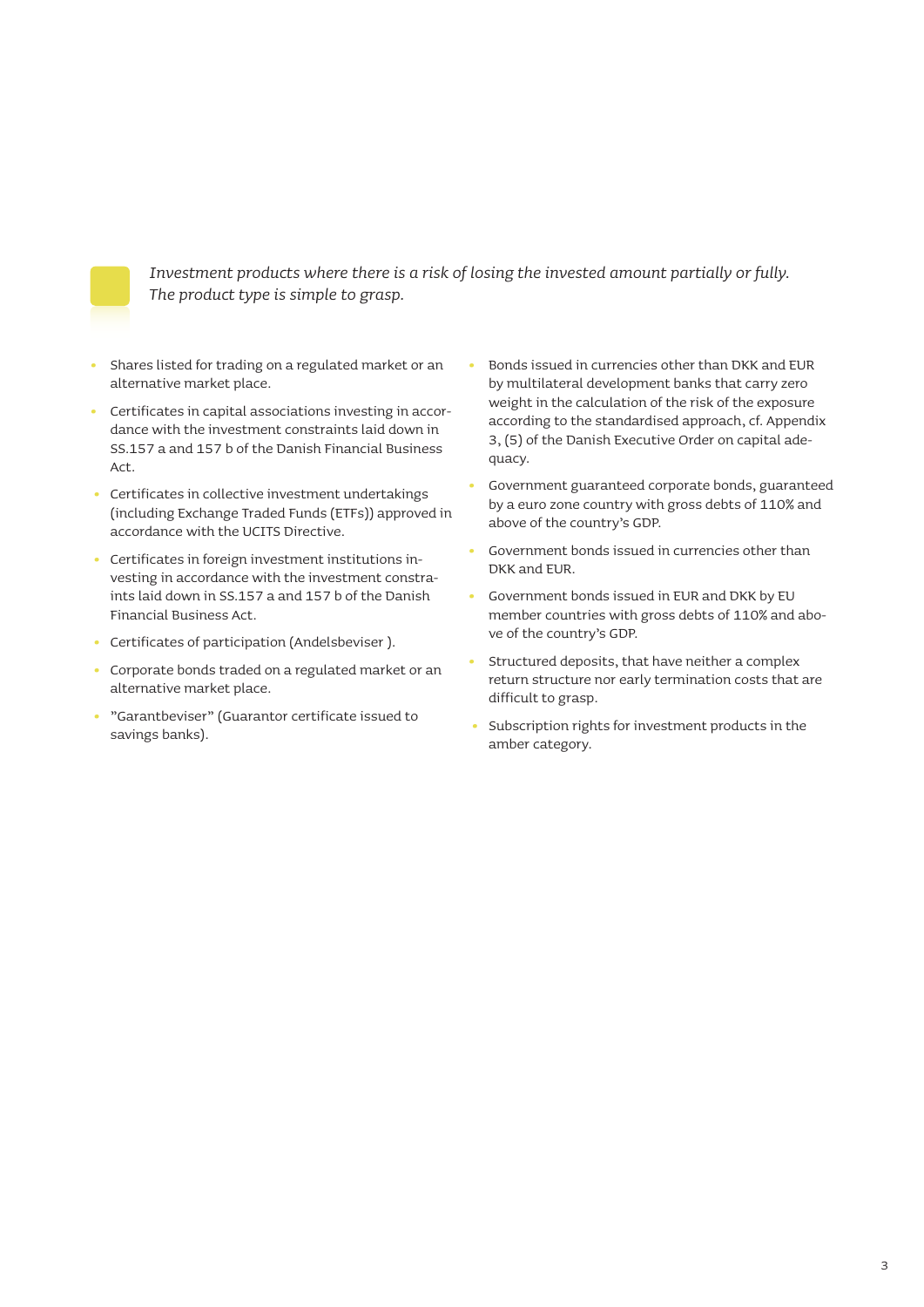

*Investment products for which there is a risk of losing more than the invested amount, or product types which are difficult to grasp.*

- **•** Shares that are not listed for trade on a regulated market (including trade at multilateral trading facilities (MTF)).
- **•** Share swaps and swaps on share indices.
- **•** Certificates in alternative investment funds (AIFs).
- **•** Certificates in capital associations not investing in accordance with the investment constraints laid down in SS.157 a and 157 b of the Danish Financial Business Act.
- **•** Certificates in foreign investment institutions not investing in accordance with the investment constraints laid down in SS.157 a and 157 b of the Danish Financial Business Act.
- **•** Shares in, e.g. ships, property projects, etc.
- **•** Certificates.
- **•** Contingent convertibles (CoCos).
- **•** Contract for Difference (CFDs).
- **•** Credit Default Swaps (CDSs).
- **•** Any other derivatives agreement involving climatic variables, freight rates, emission permits, or inflation rates or other economic statistics.
- **•** Corporate bonds which are not listed for trade on a regulated market (including trade at multilateral trading facilities (MTF)).
- **•** Any other instrument comprised by Appendix 5, Nos. (4) – (11) of the Danish Financial Business Act.
- **•** Certificates in collective investment undertakings (including Exchange Traded Funds (ETFs)) not approved in accordance with the UCITS Directive.
- **•** Exchange Traded Notes.
- **•** Forward rate agreements (FRAs).
- **•** Inflation swaps.
- **•** Structured deposits, that either have a complex return structure and/or early termination costs that are difficult to grasp.\*
- **•** Options, futures and forward transactions involving, e.g. currencies, shares, bonds, other securities, returns, coupon income, indices and commodities.
- **•** Mortgage deeds.
- **•** Interest rate swaps.
- **•** Repos
- **•** Commodity swaps.
- **•** Structured bonds.
- **•** Structured UCITS.
- **•** Swaptions
- **•** Subscription rights for investment products in the red category.
- **•** Total Return Swaps
- **•** Currency swaps (swap of payments in different currencies).
- **•** Warrants.